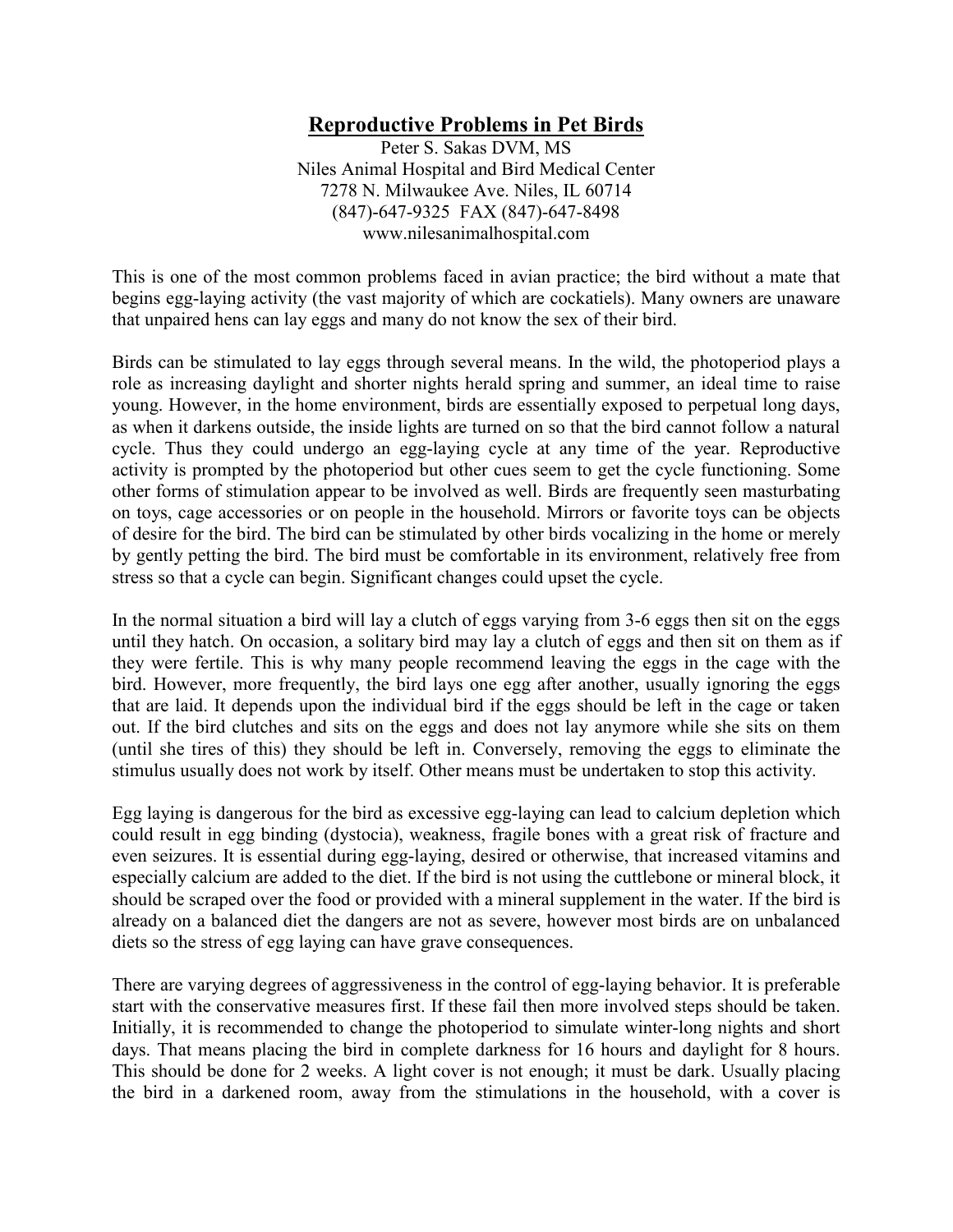adequate. In addition, removal of stimulating toys and objects (mirrors, etc.) are helpful. The owner should be instructed to not physically stimulate the bird through petting. If the bird is stroked and getting especially responsive then the handling should stop. If there are other birds in the vicinity they need to be removed to prevent visual or vocal stimulation. Changing the environment or surroundings of the bird by rearranging objects in the cage or placing it in a new location to throw her off can prove useful in control. These measures will work if followed strictly. They can be instituted whenever the bird is showing sexual behavior, the owners should not wait until egg laying has begun. These measures can also calm sexually aggressive birds of either sex during their cycle.

If these measures do not work the use of hormonal therapy may be indicated Testosterone or a synthetic testosterone to negate the effects of the female hormone and cease the egg-laying have been used in the past. It will also calm a sexually aggressive female, however, if the sex of the bird is unknown it should not be used, as it would provide more testosterone to an already testosterone-driven male. The testosterone is usually given by injection or can be added to the water. Mibolerone (Cheque Drops)has been helpful in controlling bouts of egg laying behavior but it has been described to cause oviductal enlargement on some occasions. However, due to abuses of these drugs (anabolic steroids), especially by atheletes, these drugs have become difficult to obtain and if they can be formulated have become prohibitively expensive.

Medroxyprogesterone (Depo Provera) has an overall calming effect. It is effective in stopping egg-laying activity and was used extensively in quelling sexual aggression in birds of both sexes. However, there are dangerous side effects, increased water consumption, increased appetite, watery droppings, excess weight gain, lethargy and with repeated use the risk of diabetes. This drug should be used cautiously. If used periodically it can be safe but repeated, frequent use could lead to problems. Due to the serious nature of the side effects it has fallen out of favor.

A treatment protocol that has shown some promise involves the use of human chorionic gonadotropin (hcG, Pregnyl). Three doses of hcG are given, day 1, day 3 and day 7 and it seems to be effective in holding off egg laying for several months. Unfortunately the efficacy of the drug seems to diminish over time, possibly due to the development of antibodies to the hcG. Nonetheless, some avian veterinarians use hcG as a first line drug in combination with behavior modification and photoperiod control.

Long acting leuprolide acetate (Lupron), a superactive gonadotropin-releasing hormone, has been safely used to prevent egg laying in cockatiels and budgerigars. Cockatiels are injected every 14-18 days with 100 µg/kg to cease chronic egg laying; budgerigars require the same dose given every 12–14 days to achieve the same effect. Usually three injections are needed for the best effectiveness. In some instances additional injections may be required.

If all other measures fail the last resort is a salpingectomy ("hysterectomy"). It is difficult and dangerous to remove the ovary so removal of a portion of the oviduct is usually effective. The advantage is that with surgery there will be no more eggs. However, as the ovary remains the bird will still display sexual behavior and the possibility exists that ovarian cysts may develop. Also there is always a risk when surgery is performed. So the decision to undergo surgery should be weighed heavily and done only in chronic problem egg-laying.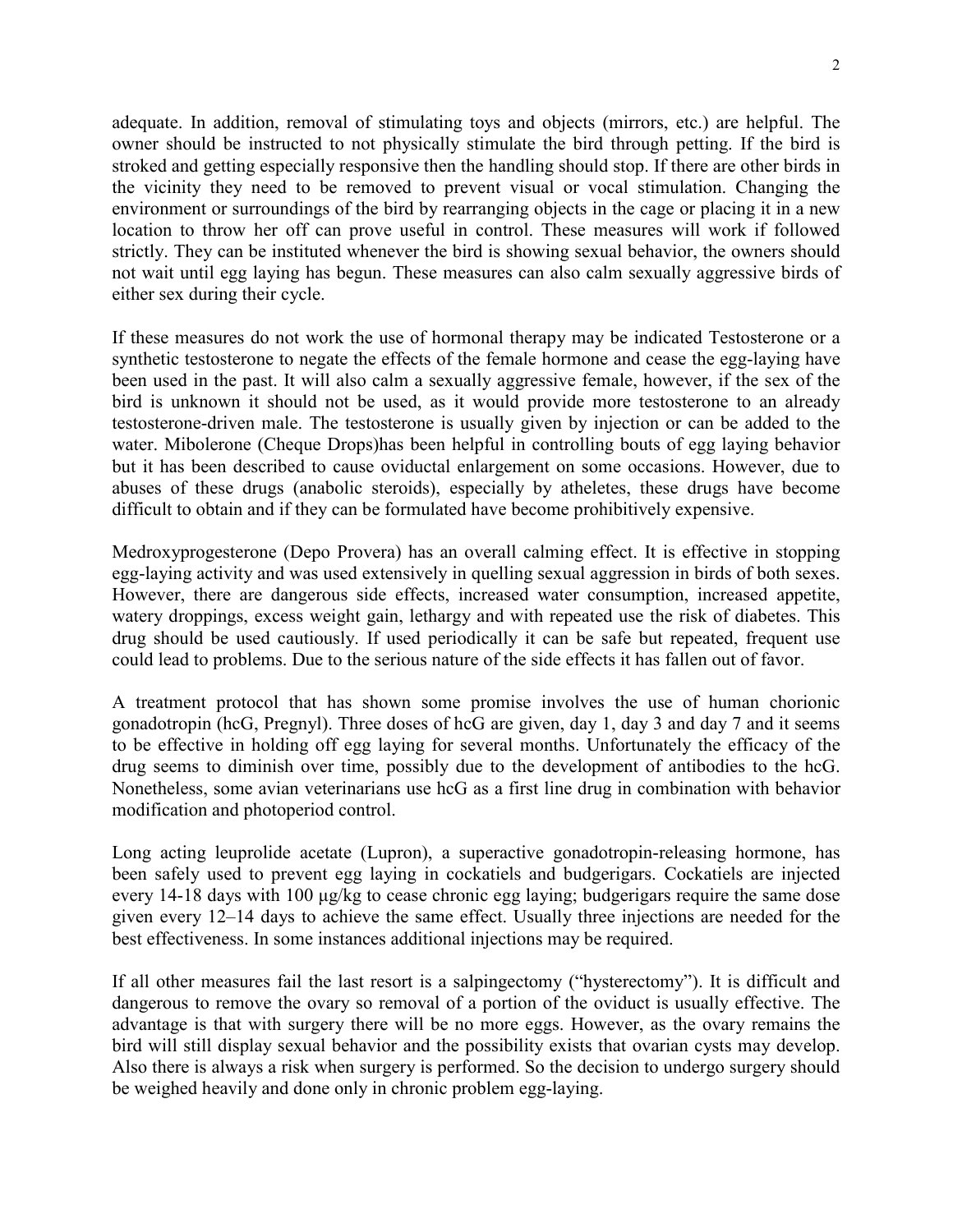### **Egg Binding**

Egg binding (dystocia) is a term related to the inability of a hen to deliver an egg with normal effort in a reasonable time. There does seem to be a species predilection with frequent occurrences in cockatiels, budgerigars, and lovebirds, but other psittacines and occasionally canaries and finches can have dystocia. Egg binding is an emergency situation as quite often the bird is in shock, respiratory distress or circulatory collapse. Sometimes the first egg produced will be a problem, especially for pets on an inadequate diet. Other causes include structural or mechanical interference, abnormally shaped or soft-shelled eggs, infection, nutritional deficiencies, inadequate dietary supplementation for hens during breeding, repeated breeding cycles and other poor husbandry practices.

Signs include weakness, labored breathing, depression and inability to walk or perch in some cases. A posterior paresis (weakness in the legs) much like that seen in dairy cattle has been speculated upon. The vent is usually dilated due to the reproductive cycle. Abdominal enlargement is typically a characteristic sign, usually with a palpable egg present in the abdomen. Care must be taken when palpating the abdomen to avoid rupturing the egg as quite often they are thin or soft-shelled. Not every hen with a palpable egg is egg bound however, because the egg remains in the shell gland for 18 hours during development. When egg laying is difficult or prolonged then dystocia can be diagnosed. An obturator paralysis-like syndrome (nerve weakness in the legs) also is seen occasionally in hens which may have had a problem with egg laying. Several weeks may be required before the bird can walk normally. A single injection of dexamethasone (cortisone) early on may be of some help.

Diagnosis usually is made by palpation of the egg, but eggs high in the oviduct may require radiographs. Determine if the condition of the bird will allow it to tolerate the stress of any diagnostic procedure. Evaluation of the abdomen can be difficult if the egg is soft-shelled. Administering calcium prior to radiographic procedures may help delineate poorly calcified eggs. Another diagnostic aid, if there is no clearly delineated egg, is to check for the presence of endosteal bone formation (also termed hyperostosis), stimulated by the female hormones. The medullary cavities (center portions) of the bones will appear white due to the deposition of the calcium needed for egg production and serve to indicate that the reason for the abdominal enlargement has a reproductive origin. Ovarian cysts, some ovarian and some testicular tumors can cause these changes as well.

The initial therapy involves stabilizing the bird as usually their condition is compromised. An essential part of any therapy is the administration of calcium, usually given intramuscularly. Usually most minor cases of dystocia will respond to heat, humidity, calcium supplementation and other supportive care. Lubricating the vent probably does not accomplish much. Oxytocin (hormone that stimulates uterine contractions) can be given but could be problematic if the egg is adherent to the oviduct. If the bird is stable and acting normally then 1-2 days of calcium therapy can be given before determining that more aggressive measures are required.

If no egg is forthcoming after medical management, then manipulation (milking) can be tried if the egg is very close to the vent. This process can be facilitated through the use of isoflurane anesthesia. The egg can be gently manipulated down to the vent where it can be removed. An aid to the procedure is the placement of a small amount of lubricant (K-Y Jelly) in the cloaca which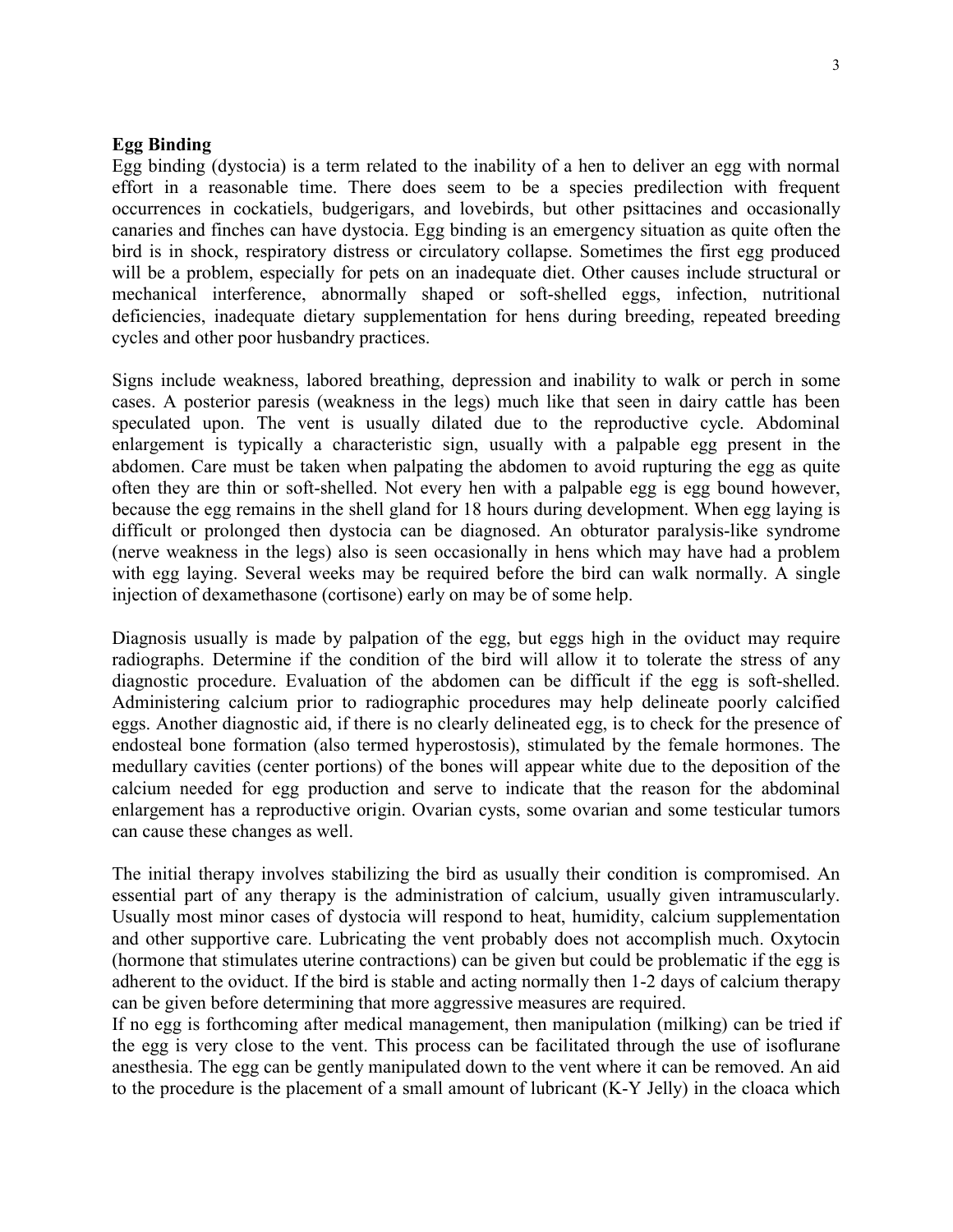moistens the membranes which can become dry and adhere to the shell. Puncturing the egg, withdrawing the contents, and collapsing the egg laterally are popular strategies for low eggs that cannot be milked out. A 22-gauge needle may be placed into the egg through the wall of the ventral abdomen if the egg is readily palpable in this location. Egg fragments may require at least 48 hours to pass; antibiotic therapy is recommended. In severe cases, the only alternative is laparotomy (surgical intervetion0 with removal of the egg and usually a portion of the oviduct (salpingectomy) to prevent repeat occurrences. No matter what technique is used there will be an evaluation for the presence of additional eggs which will be removed as well. Following egg removal the bird should be placed on a protocol to prevent further reproductive activity (outlined in the previous section) including environmental management and possibly hormonal therapy.

## **Yolk Peritonitis**

Egg yolk peritonitis is a general term used to describe peritonitis associated with the presence of yolk material, usually caused by conditions such as ectopic ovulation (the follicle ruptures and the egg does not enter normally in the oviduct) or oviductal disease. Budgerigars and cockatiels seem to be especially affected by this condition.

Clinical signs of egg yolk peritonitis are not very specific and include weight loss, lethargy, anorexia and on some occasions, abdominal enlargement or ascites (abdominal fluid). An association should be made with recent egg-laying or reproductive behavior.

Leukocytosis (increased white blood cell count) with a relative heterophilia (increase in a particular type of white blood cell termed heterophils) is a common hematologic finding and there may be hypercalcemia (high blood calcium), hypercholesterolemia (increased blood cholesterol) and hyperglobulinemia. (increased blood protein) An abdominal tap may reveal yolk or fat globules. Radiographs may be non-specific but usually endosteal bone formation (hyperostosis) will be seen.

Treatment depends upon the condition of the bird. Mild cases resolve with supportive care alone. More severe cases need therapy for shock, antibiotics and supportive care. When the bird is stable surgical intervention can be performed if required. The egg yolk and any egg material should be removed, break down any adhesions and if possible perform a salpingectomy.

It is preferable to prevent this condition through the inhibition of reproductive behavior before egg-laying is initiated. These measures were described in an earlier section.

## **Ovarian Cysts**

Ovarian cysts are commonly seen in budgerigars and cockatiels. The cause appears to have an endocrine basis. The cysts can become quite large, causing significant abdominal enlargement. Diagnosis can be aided by radiography as endosteal bone formation (hyperostosis) is usually seen indicating reproductive activity. It can be difficult to distinguish abdominal structures due to the presence of ascites. Ventricular (gizzard) position (facilitated by grit in the gizzard) can provide a clue by its displacement from normal position. Barium radiographs can further aid in delineating the origin of the abdominal enlargement. Fluid obtained by an abdominal tap of the ascitic fluid can vary from clear to yellow in color. Treatment includes transabdominal aspiration of the cysts, surgical removal of the ovarian cysts or ovary, or hormonal therapy.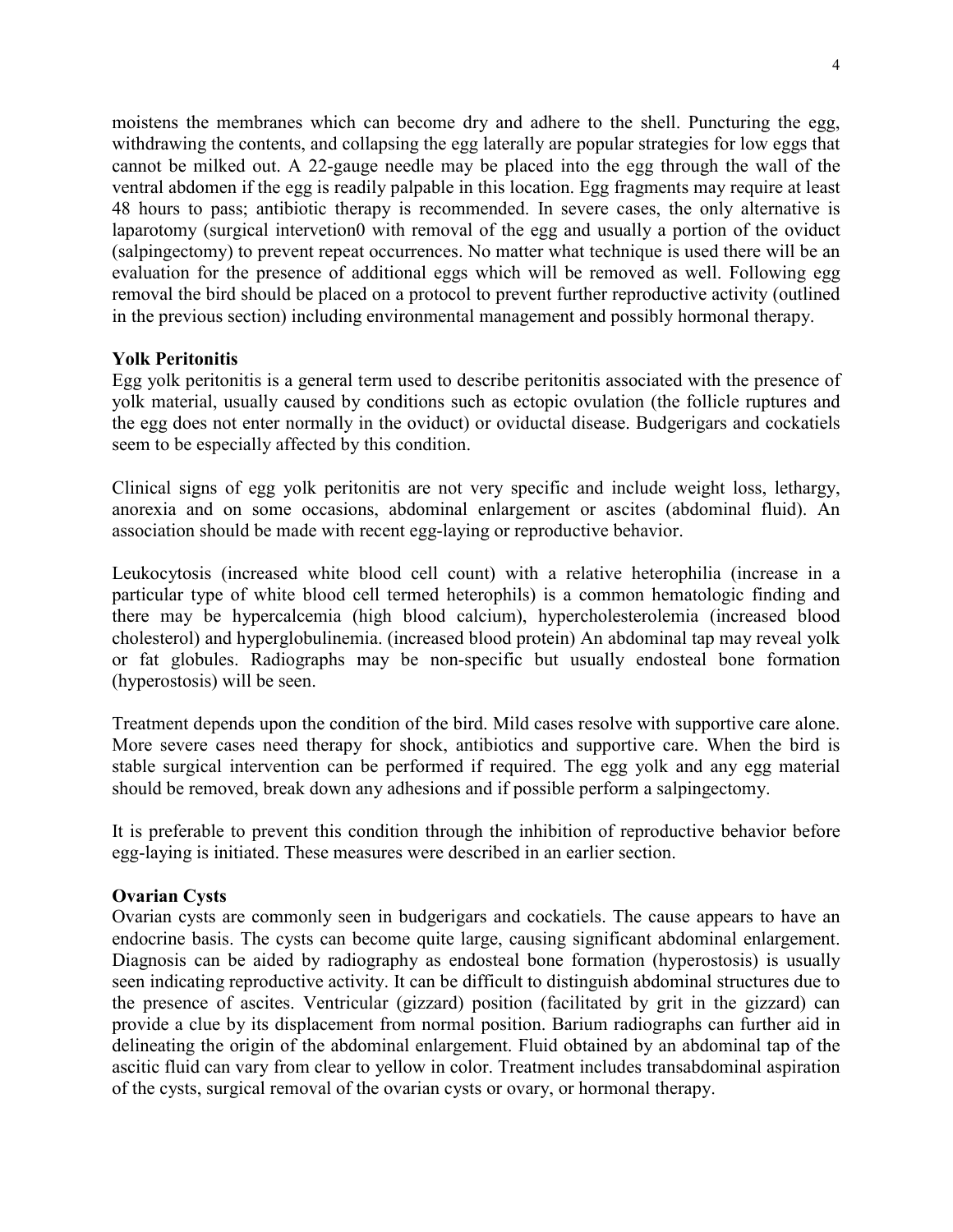### **Ovarian Tumors**

Ovarian tumors can occur in any species but are most commonly seen in budgerigars. Clinical signs include abdominal enlargement and associated complications, such as abdominal herniation. Diagnosis can be accomplished through radiography (possibly a barium study) or exploratory laparotomy. Various varieties of tumors have been described. The prognosis is poor.

### **Prolapsed Cloaca**

Apart from the cloacal papilloma, other prolapses involving the cloaca also are seen. The entire cloaca (proctodeum/urodeum) may evert out of the vent, although this fortunately is uncommon. It does seem to occur more frequently in cockatoos and is rare in other psittacines. The etiology (cause) of these prolapses is unknown. Viruses were theorized to be the cause but it is most likely due to breakdown of attachments to the body wall by sudden increases in intrabdominal pressure (as in herniation), possibly related to reproductive behavior.

If the prolapse has been untreated, the bird may require intensive support therapy; dependant upon how much tissue has prolapsed, how long it has been prolapsed and if necrosis has occurred. If it is the first occurrence and was easily reducible with minimal tissue damage, a purse string suture can be placed around the vent. Before the bird is released from the hospital evaluation is made to be certain that the bird is able to pass droppings normally. The sutures can remain in place for an extended period of time to facilitate the development of attachments to the cloaca and prevent further prolapses. Unfortunately this may not have long term success, because many of these birds have repeated prolapse episodes. In these situations, a cloacopexy involving a midline incision and stay sutures attaching the proximal portion of the cloaca to the caudal ribs usually is recommended to correct this condition.

#### **Prolapsed Oviduct/Uterus**

A prolapse of the caudal reproductive structures is most commonly seen after a bout of egg laying, but it also can occur prior to or during a reproductive cycle. Prolapsed oviducts are most often seen in the parakeet and cockatiel. An egg may or may not still be contained within the prolapsed structure. Obviously these cases need to be seen as soon as possible to prevent necrosis of the exposed tissues.

If the egg is present in the prolapsed oviduct it could be manipulated out if the opening is present and dilated enough. Quite often the tissues are dried out and the egg is stuck in the oviduct. In these cases moistening the tissues and exposed portions of the egg with saline may enable the loosening of the adhesions. If the opening is too small or if the egg is too adherent then the oviduct can be incised with a scalpel blade and the egg removed. The prolapse then needs to be replaced. In cases that are treated early the tissues can usually be easily replaced. If the tissue is swollen, topical applications of 50% dextrose can reduce the swelling and ease replacement. Once the prolapse is replaced a purse string suture or stay sutures can be placed around the vent. However, by the time veterinary care is sought in most of these prolapse cases, the tissues have been prolapsed for a long period of time and quite often already undergoing necrosis. The prognosis is guarded as the tissues do have a tendency to prolapse again. Although a cloacopexy-type operation may be performed, it is not unusual for sutures to tear through the wall of the oviduct. A salpingectomy has been suggested for managing some of these cases, but